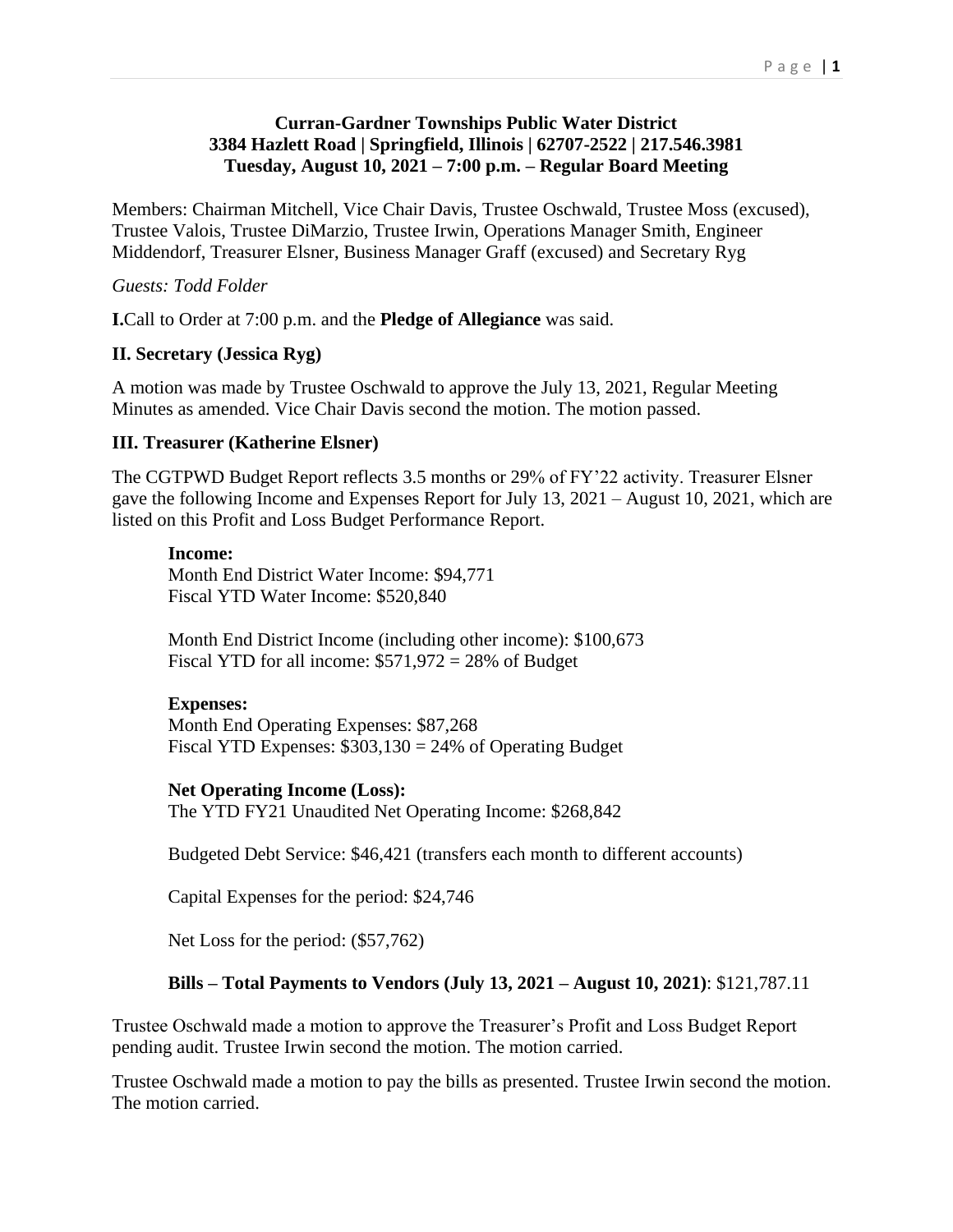Treasurer Elsner provided board members with a monthly, unaudited income statement for July 1 – July 31, 2021, for the operating checking account. She also provided an unaudited First Quarter Profit and Loss report for the district's Reserves and Debt funds, along with a Balance Sheet for Savings Accounts for the First Quarter.

# **IV. Operations Manager's Report (Aaron Smith)**

Water Report for June 15, 2021 - July 15, 2021:

- Amount of Treated Water Sent to Distribution System: 12,962,000 gallons (Note: This was a 31-day billing cycle.)
- Amount of Water Billed to Customers: 11,992,000 gallons (includes bulk water sales)
- Amount of Water Loss: 7.48%
- Amount of Water Loss: 970,000 gallons
- Amount of Water Loss by Gallons per Minutes: 21.7 gallons/minute

*Disclaimer: No water from CWLP, South Sangamon Water Commission or customer billings served by them had any bearing on the determinations made in this report.*

Advanced Automation Control (AAC) began building the SCADA control panel for Well #7.

Two water services were relocated on Verdant Lane.

The drain for the west lime lagoon was plugged, so the crews were able to borrow a jetter truck (a truck used for clogged sewer pipes) from the Village of Rochester. The concrete drain structure was pumped down, and the pipe was jetted. A 2x4 and leaves were the cause of the clog.

A new water service was installed on Roberts Road.

The materials were ordered for the pipping from Well #7to the existing transmission line. Operations Manager Smith was able to find a supplier that had enough PVC pipe to complete the project.

A demonstration will take place for the "New Locator" on August 11, 2021. The locater can find the water main with no tracer wire. It uses high frequency radio waves that penetrate the ground and find objects up to twelve feet deep. This locator will be a great tool for the District as it eliminates guesswork for locating older water mains.

The Centennial Pointe operating permit was signed and mailed to the IEPA.

The operations crew has worked steadily on the meter change-outs. As of this meeting, there have been 638 cell meters installed.

It was noted for the minutes that the CGWD trustees and staff appreciate the Village of Rochester allowing us to use their jetter truck.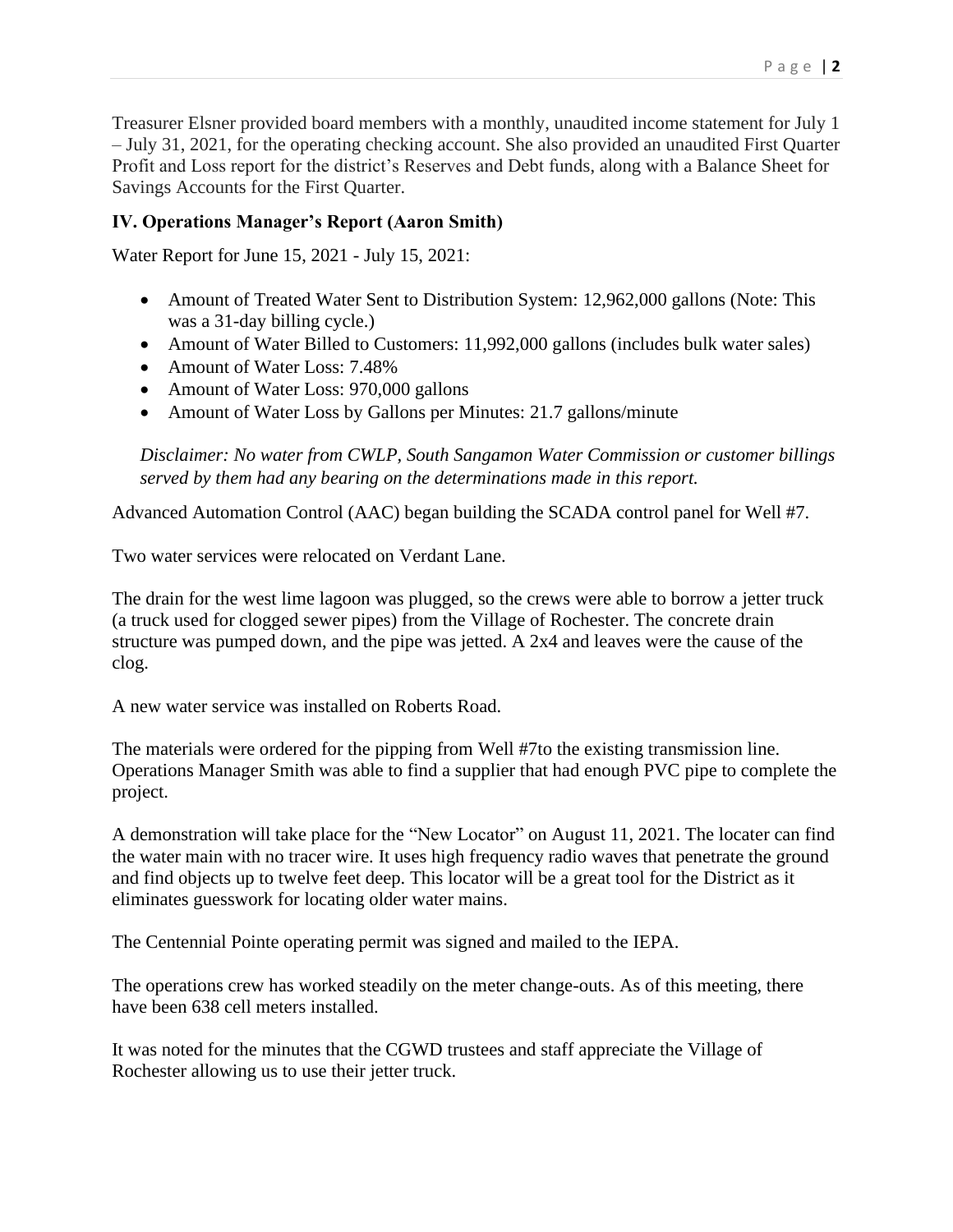# **V. Business Manager's Report (Graff)**

No Report.

## **VI. District Engineers Report (Middendorf)**

Water Treatment Plant: no updates.

Well #7: The site is beginning to dry out, but the ground still has standing water there. Brotcke Well & Pump will attempt to remobilize on Wednesday, August 11, 2021.

River Crossing/Water Pipe Availability: There have been pockets of pipe available. They will still canvas suppliers for it.

### **VII. Guests: n/a**

### **VIII. Chair, Vice Chair and Committee Reports**

- a. Chairman: He has heard from Attorney Harris. The attorney sent CGTPWD an example of how he would prefer all of the future documents sent. Engineer Middendorf is working on those specific documents. There is no update for Sloan Crossing or the CWLP/CGTPWD Intergovernmental Agreement.
- b. Vice Chair: Business Manager Graff and Vice Chair Davis continue to work on ordinances. Vice Chair Davis is looking at financial quotes for this codification endeavor.
- c. Finance (Oschwald/DiMarzio): The audit will go on next month's agenda. Trustee DiMarzio and Trustee Oschwald continue to work on the Finance Committee's job description.
- d. Planning (Valois/Mitchell): n/a
- e. Personnel (Mitchell/Moss); n/a
- f. Systems Oversight (Davis/Irwin): Vice Chair Davis researched specific issues on the Illinois Environmental Protection website. The last violation for CGTPWD was in 2008 (thirteen years ago) and before that it was 1996 and the last one before that was 1982.
- g. Policy and Procedures (Valois/Irwin): n/a
- h. Ordinance Committee (Mitchell): n/a

### **IX. Ongoing Business**

- a. Water Main Easements Update: Operations Manager Smith said he sent a letter to Bradfordton Elevator. The Bradfordton Elevator Board had few questions for the District and Operations Manager has emailed them with answers. He has not heard back from any other letters he sent regarding this issue.
- b. Open Topic for Discussion

### **X. New Business**

a. Approval for USDA Annual Financial Report: Eck Schafer & Punke auditor, Bill Castor, sends Treasurer Elsner the preferred USDA categories for each year so it matches closely with the audit. All District funds are categorized into each of their own money market savings accounts. Treasurer Elsner left detailed notes for next year.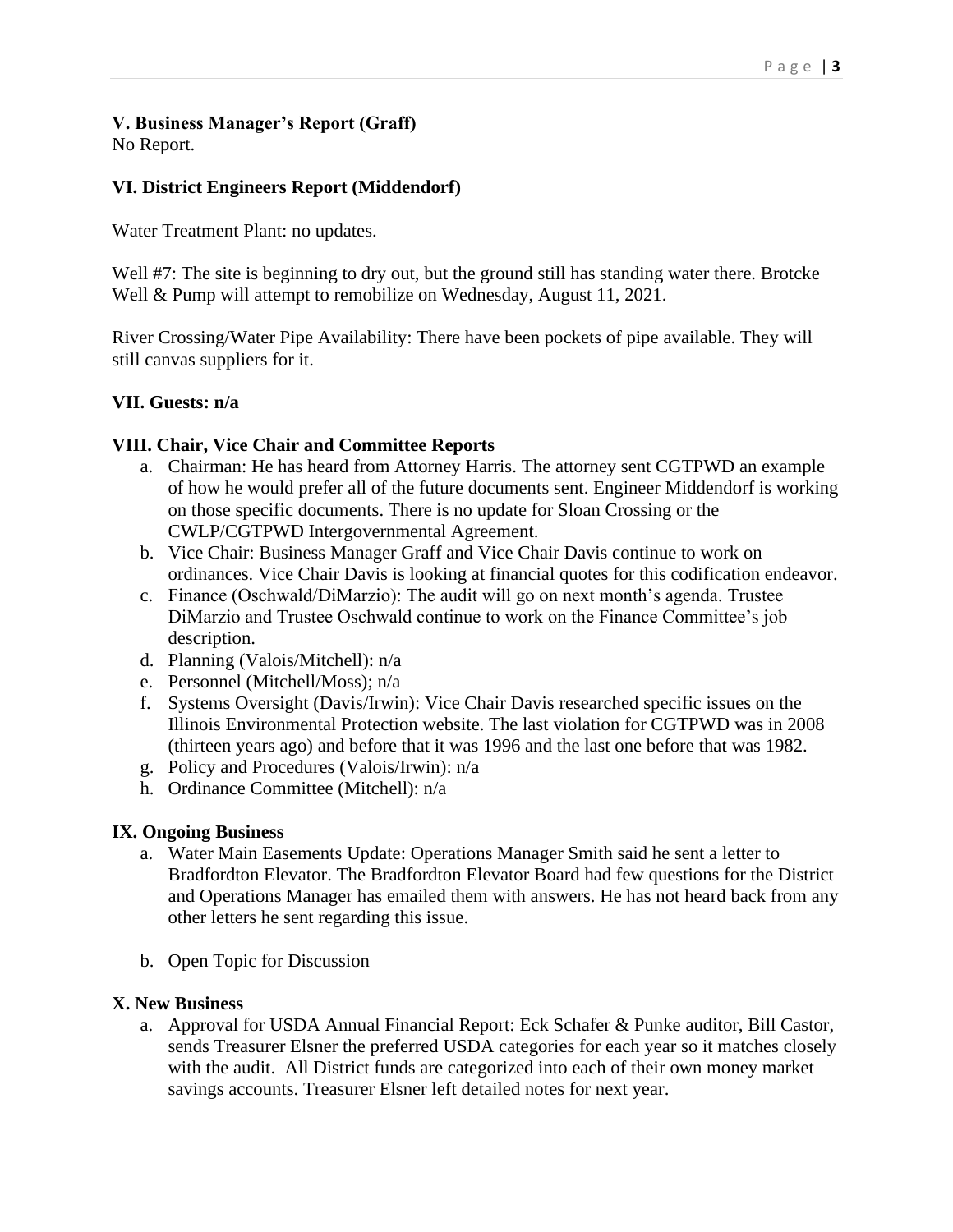Trustee Oschwald made a motion for the Chairman to sign the report. Vice Chair Davis second the motion. The motion carried.

b. Open Topic for Discussion

### **XI. Guests**

### **XII. Executive Session:**

There will be a review of executive session minutes from January 1 – August 10, 2021.

Trustee Valois made a motion to go into Executive Session. Trustee DiMarzio second the motion. A roll call vote was taken:

- 1. Trustee DiMarzio: Yes
- 2. Trustee Irwin: Yes
- 3. Trustee Valois: Yes
- 4. Chairman Mitchell: Yes
- 5. Vice Chair Davis: Yes
- 6. Trustee Moss: Excused
- 7. Trustee Oschwald: Yes

With six yes votes, the motion passed.

*(Board exited at 7:35 p.m.)*

*(Board returned at 7:53 p.m.)*

A motion was made by Trustee DiMarzio to go back into Regular Session. Trustee Irwin second it. A roll call vote was taken:

- 1. Trustee DiMarzio: Yes
- 2. Trustee Irwin: Yes
- 3. Trustee Valois: Yes
- 4. Chairman Mitchell: Yes
- 5. Vice Chair Davis: Yes
- 6. Trustee Moss: Excused
- 7. Trustee Oschwald: Yes

With six yes votes, the motion passed.

Vice Chair Davis made a motion to hold the Executive Session Minutes for:

- February 9, 2021
- March 9, 2021
- May 11, 2021
- June 8, 2021
- July 13, 2021

Trustee Valois second the motion. The motion carried.